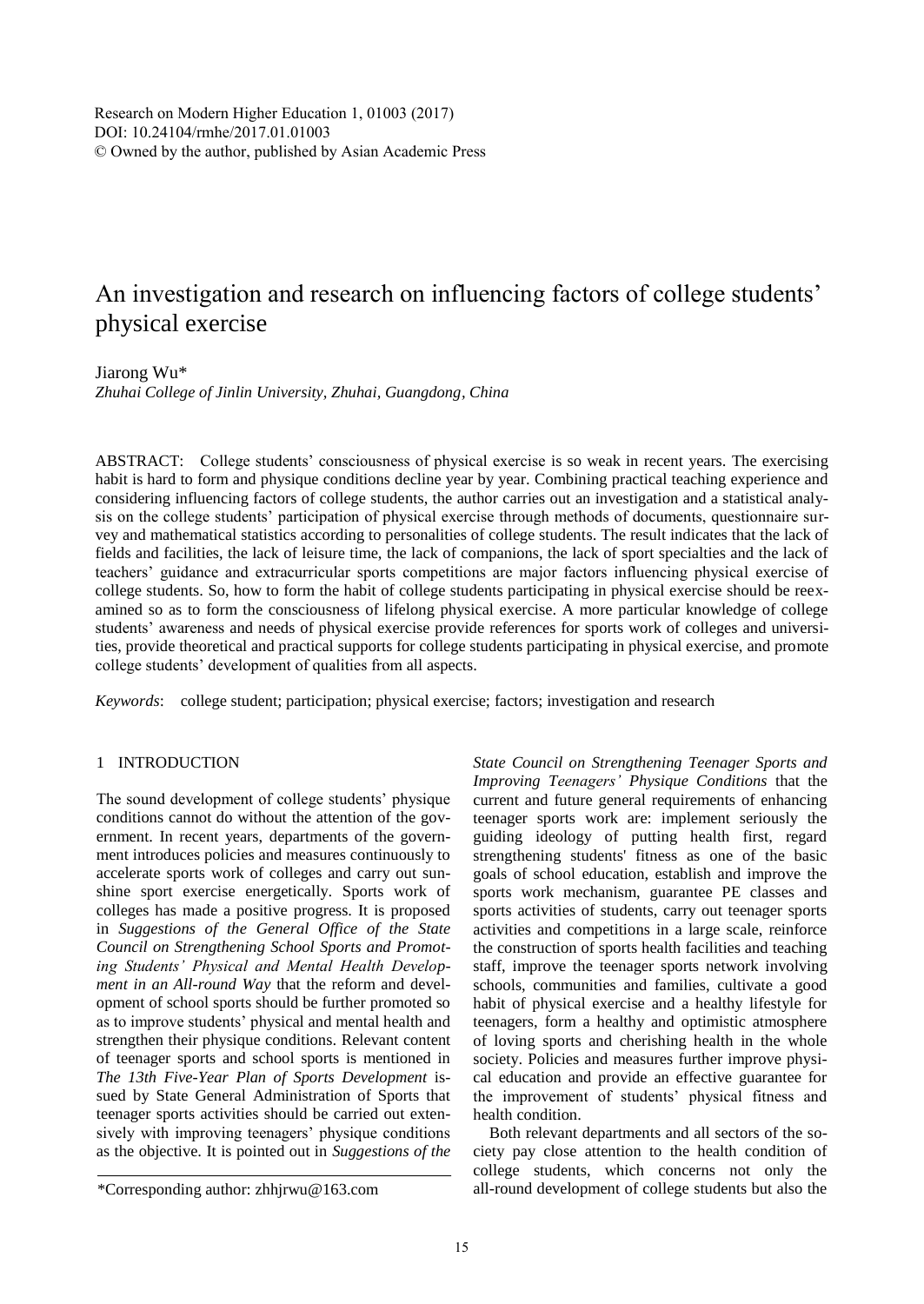quality of talents required by the continuous development of the nation, as well as the great undertaking of constructing a harmonious society and realizing "the Chinese Dream". The condition of participating in physical exercise decides physique conditions of college students. It has become a key point of physical education in colleges that physical quality of students should be enhanced constantly and the cultivation of the habit of participating in physical exercise should be promoted. This is of an important strategic significance.

## 2 CURRENT SITUATION OF COLLEGE STUDENTS PARTICIPATING IN PHYSICAL EXERCISE

With the continuous deepening of the sports teaching reform in colleges and universities, physical education curriculum is also improved constantly, which further reflects the concept of "putting people first". Students are able to participate in teaching activities of physical education curriculum in the "three independences" learning model. It is far from further improving college students' physical and mental development and achieving the objective of lifelong exercise that students participate in PE class only once a week. Physique condition and immunity of college students decline continuously in recent years. The situation of college students participating in physical exercise determines their physique condition. Therefore, the continuous improvement of college students' health condition and the promotion of the cultivation of physical exercise have become the top priority of educational work in China.

There are still many problems in the process of encouraging college students to participate in physical exercise. For example, the lack of attention on cultivating students' interest in active participation in physical exercise in physical education, the prejudice on physical exercise, the lack of various forms of sports activities, etc. These problems have seriously affected college students in the participation of physical exercise. College students should be clear that physical exercise is an essential activity of the extracurricular life. Physical exercise refers to sports activities that can be selected by people as needed through physical education means with natural force and healthy measures, the objectives of which are building up body, improving health, strengthening physique condition, regulating mental condition, enriching cultural life and spending leisure time. For this reason, colleges and universities attach great importance to students' extracurricular physical exercise, which is regarded as an important aspect of students' education and life. Physical exercise will develop in the direction of determining exercising goals independently, choosing exercise content independently and organizing exercise independently.

## 3 RESEARCH OBJECTS AND METHODS

#### 3.1 *Research objects*

Research objects are students from five colleges in Zhuhai City of Guangdong Province.

#### 3.2 *Research methods*

- (1) Documents: The author refers to relevant documents and academic literatures of college students' physical exercise so as to provide a scientific reference and theoretical basis for the research.
- (2) Questionnaire survey: 300 students are randomly selected from the five colleges for the questionnaire survey. 296 questionnaires are returned and the recovery rate is 98.7%. 292 questionnaires are valid and the valid recovery rate is 98.6%.
- (3) Mathematical statistics: All data collected from questionnaires are processed through mathematical statistics.

## 4 RESULT AND ANALYSIS

Ways of college students of participating in physical exercise are various. In physical exercise, some factors are inseparable while some factors have the effect of constraining. Active participation of college students in physical exercise has a positive effect on their health condition, a full use of spare time, the mobilization of learning initiative and the promotion of physical education in colleges. Therefore, college students' participation in physical exercise should have specified factors or conditions, as shown in Figure 1,



Figure 1. Specified factors of physical exercise

#### 4.1 *Statistics on the gender composition of research objects, referring to Table 1*

Table 1. Statistical table of the gender composition of research objects

| Gender     | Male  | Female |
|------------|-------|--------|
| Number     | 44    | 148    |
| Percentage | 49.3% | 50.7%  |

As shown in Table 1, the percentage of male is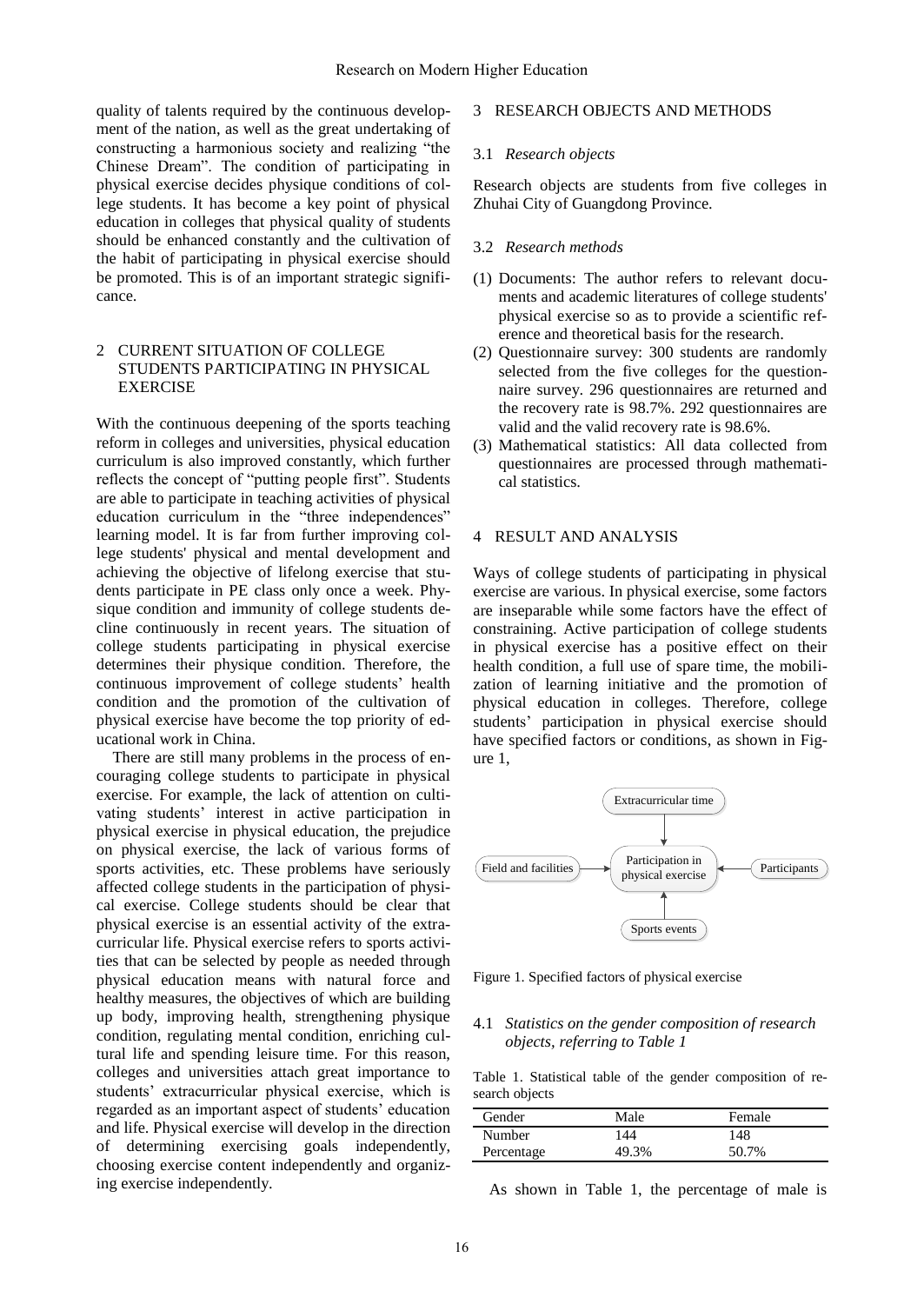49.3%, while the percentage of female is 50.7% in valid questionnaires. In the investigation, factors, such as fields and facilities, time, companions, sports specialties and teachers' guidance, have an obvious impact on male and female students' participation in physical exercise.

## 4.2 *The factor of fields and facilities (see Table 2)*

Table 2. Statistical table of the factor of fields and facilities

|       |                  | Influencing degree of the factor of fields and |    |                   |               |        |  |  |  |
|-------|------------------|------------------------------------------------|----|-------------------|---------------|--------|--|--|--|
|       |                  | facilities                                     |    |                   |               |        |  |  |  |
|       |                  | Minimum Small                                  |    | Large             | Maximum Total |        |  |  |  |
| Male  | Number           | 12                                             | 21 | 56                | 55            | 144    |  |  |  |
|       | Percentage 8.3%  |                                                |    | 14.6% 38.9% 38.2% |               | 100.0% |  |  |  |
|       | Female Number    | 16                                             | 43 | 54                | 35            | 148    |  |  |  |
|       | Percentage 10.8% |                                                |    | 29.1% 36.5% 23.6% |               | 100.0% |  |  |  |
| Total | Number           | 28                                             | 64 | 110               | 90            | 292    |  |  |  |
|       | Percentage 31.5% |                                                |    | 68.5%             |               | 100.0% |  |  |  |

As shown in Table 2, the factor of fields and facilities has an obvious impact on college students' participation in physical exercise (68.5%). The lack of fields and facilities is an external factor impeding college students' participation in physical exercise. Male students are particularly prominent in the investigation. 77.1% male students believe that their enthusiasm of participating in physical exercise is influenced by the factor of fields and facilities. Male students have a strong initiative in the participation of physical exercise as well as high requirements on fields and facilities. For example, in a basketball game, students focus on competition. However, grouped competitions of 20 students are carried out in a half basketball court. The long waiting time severely hinders the value and effect of exercise as well as their interest in physical exercise. 39.3% female students believe that the lack of fields and facilities has little effect on their participation in physical exercise. It indicates that female students have less requirements on fields and facilities because they can be engaged in other activities like calisthenics, sports dancing, shadowboxing, etc.

#### 4.3 *The factor of time (see Table 3)*

Table 3. Statistical table of the factor of time

|       |                  | Influencing degree of time factor |      |                   |                                   |        |  |
|-------|------------------|-----------------------------------|------|-------------------|-----------------------------------|--------|--|
|       |                  |                                   |      |                   | Minimum Small Large Maximum Total |        |  |
| Male  | Number           | 9                                 |      | 58                | 66                                | 144    |  |
|       | Percentage 6.3%  |                                   | 7.6% | 40.3% 45.8%       |                                   | 100.0% |  |
|       | Female Number    | 14                                | 20   | 42                | 72                                | 148    |  |
|       | Percentage 9.5%  |                                   |      | 13.5% 28.4% 48.6% |                                   | 100.0% |  |
| Total | Number           | 23                                | 31   | 100               | 138                               | 292    |  |
|       | Percentage 18.5% |                                   |      | 81.5%             |                                   | 100.0% |  |

As shown in Table 3, the factor of time has an obvious influence on college students' participation in physical exercise (81.5%). College students have inadequate spare time so that they can hardly participate in physical exercise. In the investigation, most students believe that excessive curricula and exams take up most of their spare time that should be spent on self-directed physical exercise. Yet, in research objects, 23% female students believe that the factor of time has little influence on their participation in physical exercise. In their opinion, they have spare time but it requires equitable distribution. The time conflict between time and physical exercise should be properly handled so as to alternate work with rest.

#### 4.4 *The factor of companion (see Table 4)*

| Influencing degree of the factor of compan- |                  |               |    |                   |               |        |  |
|---------------------------------------------|------------------|---------------|----|-------------------|---------------|--------|--|
|                                             |                  | ion           |    |                   |               |        |  |
|                                             |                  | Minimum Small |    | Large             | Maximum Total |        |  |
| Male                                        | Number           |               | 65 | 40                | 28            | 144    |  |
|                                             | Percentage 7.6%  |               |    | 45.1% 27.8% 19.4% |               | 100.0% |  |
|                                             | Female Number    | 16            | 17 | 54                | 61            | 148    |  |
|                                             | Percentage 10.8% |               |    | 11.5% 36.5% 41.2% |               | 100.0% |  |
| Total                                       | Number           | 27            | 82 | 94                | 89            | 292    |  |
|                                             | Percentage 37.3% |               |    | 62.7%             |               | 100.0% |  |

Table 4. Statistical table of the factor of companion

As shown in Table 4, the factor of companion has a relatively obvious influence on college students' participation in physical exercise (62.7%). Most students believe that it feels lonely when they have no companions in physical exercise. The factor of time has a prominent impact on female students (77.7%). This is because most female students are introverted and difficult to participate in physical exercise with unfamiliar students. However, in the investigation, 52.7% male students believe that the factor of companion has little influence on their participation in physical exercise. They can participate in physical exercise without the company of familiar students and easily fit themselves in an unfamiliar environment.

#### 4.5 *The factor of sports specialty (see Table 5)*

Table 5. Statistical table of the factor of sports specialty

|                  |                  | Influencing degree of the factor of sports<br>specialty |       |                   |    |        |
|------------------|------------------|---------------------------------------------------------|-------|-------------------|----|--------|
|                  |                  | Maximum Total<br>Minimum Small<br>Large                 |       |                   |    |        |
| Male             | Number           | 28                                                      | 47    | 48                | 21 | 144    |
|                  | Percentage 19.4% |                                                         |       | 32.6% 33.3% 14.6% |    | 100.0% |
|                  | Female Number    |                                                         | 19    | 71                | 47 | 148    |
|                  | Percentage 7.4%  |                                                         | 12.8% | 48.0% 31.8%       |    | 100.0% |
| Total            | Number           | 39                                                      | 66    | 119               | 68 | 292    |
| Percentage 36.0% |                  |                                                         |       | 64.0%             |    | 100.0% |

As shown in Table 5, the factor of sports specialty has a prominent impact on college students' participation in physical exercise (64.0%). Most students believe that they are afraid to participate in physical exercise because they are not on top of a certain sports event and have no specialties. They are afraid of being laughed at by other students and lack the confidence in physical exercise. This has severely impeded the enthusiasm of physical exercise. But 52.0% male stu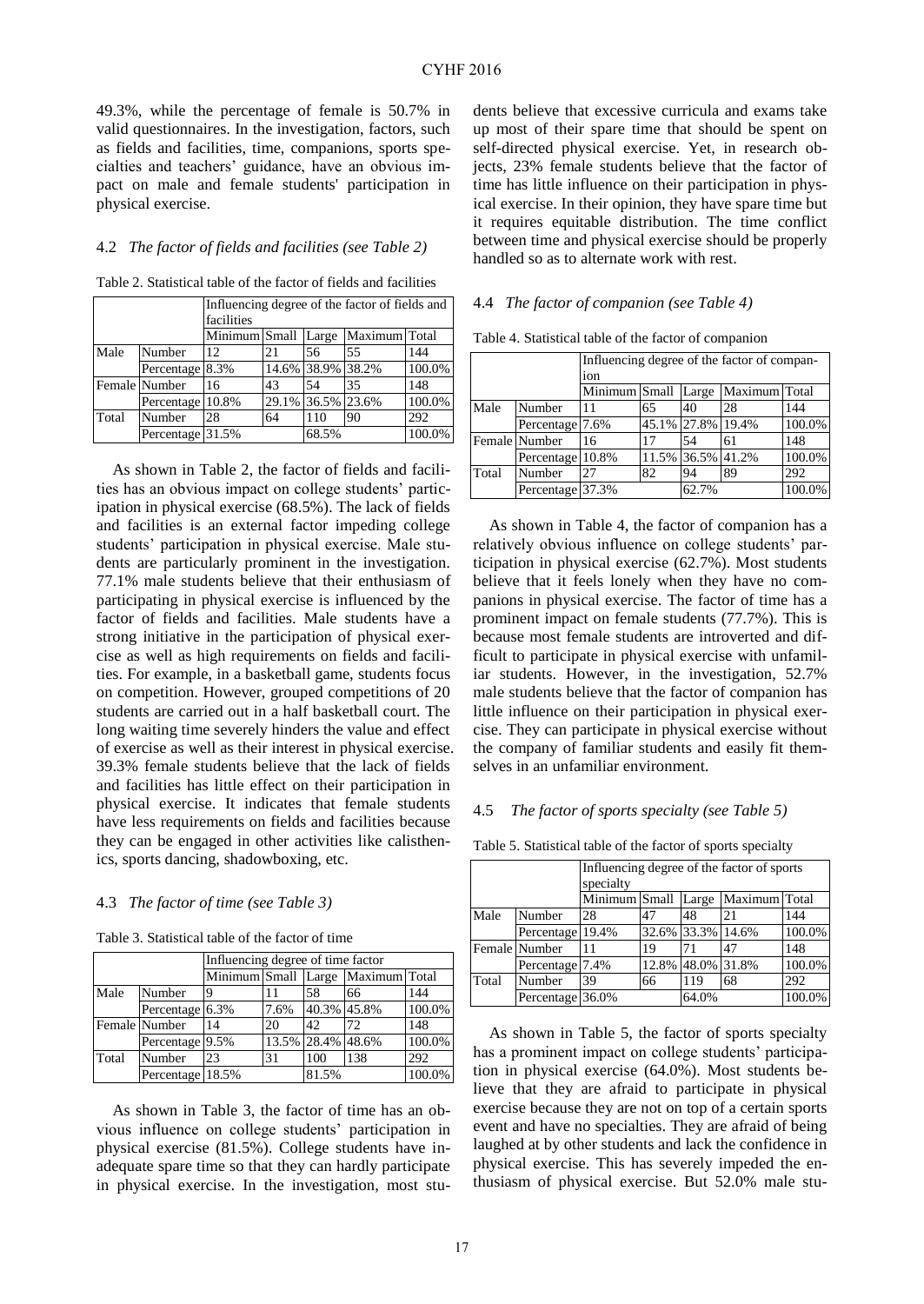dents believe that the factor of sports specialty has a small impact on the participation in physical exercise. Male students of this kind do not have high requirements on their sports competence, who participate in physical exercise with the idea of focusing on participation and exercising.

## 4.6 *The factor of teachers' guidance (see Table 6)*

| Table 6. Statistical table of the factor of teachers' guidance |  |  |  |  |
|----------------------------------------------------------------|--|--|--|--|
|----------------------------------------------------------------|--|--|--|--|

|       |                  | Influencing degree of the factor of teachers' |                   |                   |                                   |        |  |  |
|-------|------------------|-----------------------------------------------|-------------------|-------------------|-----------------------------------|--------|--|--|
|       |                  | guidance                                      |                   |                   |                                   |        |  |  |
|       |                  |                                               |                   |                   | Minimum Small Large Maximum Total |        |  |  |
| Male  | Number           | 24                                            | 65                | 39                | 16                                | 144    |  |  |
|       | Percentage 16.7% |                                               | 45.1% 27.1% 11.1% |                   |                                   | 100.0% |  |  |
|       | Female Number    | q                                             | 17                | 46                | 76                                | 148    |  |  |
|       | Percentage 6.1%  |                                               |                   | 11.5% 31.1% 51.4% |                                   | 100.0% |  |  |
| Total | Number           | 33                                            | 82                | 85                | 92                                | 292    |  |  |
|       | Percentage 39.4% |                                               |                   | 60.6%             |                                   | 100.0% |  |  |

As shown in Table 6, the factor of teachers' guidance has an obvious impact on college students' participation in physical exercise (64.0%). A majority of students believe that teachers' on-site guidance plays a positive role in students' participation in physical exercise. Teachers are able to organize and guide students to carry out physical exercise, instruct and correct technical errors in physical exercise, and teach more relevant theoretical knowledge of physical exercise. It is found in the survey that the factor of teachers' guidance has a large influence on female students' participation in physical exercise because female students have more requirements on teachers on-site instructions. As for male students, teachers' guidance is not so important for their participation in physical exercise. They believe that physical exercise should be more open and free and they feel constrained under instructions of teachers.

#### 4.7 *The factor of extracurricular sports competition*

Table 7. Statistical table of the factor of extracurricular sports competition

|       |                  | ricular sports competition |    |                   | Influencing degree of the factor of extracur- |        |
|-------|------------------|----------------------------|----|-------------------|-----------------------------------------------|--------|
|       |                  |                            |    |                   | Minimum Small Large Maximum Total             |        |
| Male  | Number           | 13                         | 33 | 51                | 47                                            | 144    |
|       | Percentage 9.0%  |                            |    | 22.9% 35.4% 32.6% |                                               | 100.0% |
|       | Female Number    | 25                         | 43 | 49                | 31                                            | 148    |
|       | Percentage 16.9% |                            |    | 29.1% 33.1% 20.9% |                                               | 100.0% |
| Total | Number           | 38                         | 76 | 100               | 78                                            | 292    |
|       | Percentage 39.0% |                            |    | 61.0%             |                                               | 100.0% |

As shown in Table 7, the factor of extracurricular sports competition influence college students' participation in physical exercise obviously (61%). Most students believe that various forms of extracurricular sports competitions can mobilize their activity and initiative of participating in physical exercise. The situation of the mass sports work can be examined timely through extracurricular sports competitions, which is helpful to the sports exchange between teachers and students. Various kinds of extracurricular sports competitions in colleges are to the benefit of the popularization of different types of sports activities, which help to increase students' level of sports technique to some extent. Sports competitions are also help the formation of lifelong sports, providing favorable conditions for the development of mass sports in the future. It can be found from the investigation that the factor of extracurricular sports competition has a large impact on male students, who care about competition results. Thus, male students improve their sports ability and technique level by taking part in physical exercise actively. As for female students, the factor of extracurricular sports competition has a small impact on them. But they still have a positive attitude towards competitions.

## 5 CONCLUSION

There are a variety of factors influencing college students' participation in physical exercise. Four most prominent factors are concluded from questionnaires. The lack of fields and facilities, the lack of leisure time, the lack of companions, the lack of sport specialties and the lack of teachers' guidance and extracurricular sports competitions are major factors influencing physical exercise of college students. These factors are severely influencing and impeding college students' interest and initiative in participating in physical exercise. It is difficult to meet the requirements of college students in physical exercise. The overall promotion of sports work in colleges comes to a standstill, which severely influences the development of school sports, the physical and mental development of college students as well as the cultivation of lifelong sports consciousness. Therefore, it is necessary to pay attention to feelings of students after physical exercise and exert intervention in extracurricular physical exercise so as to guide students to choose group participation of physical exercise and increase the atmosphere of participating in physical exercise. In the meantime, it is necessary to emphasize and reinforce the cultivation of interpersonal skill so as to improve perseverance and persistence of college students' participation in physical exercise.

#### 6 SUGGESTIONS

Enthusiasm and degree of college students' participation in physical exercise should be improved. Suggestions are concluded as follows:

(1) Construct the correct sports cognition of college students, establish a correct sports view, inspire hobbies and interest in sports.

(2) Schools should further improve the distribution